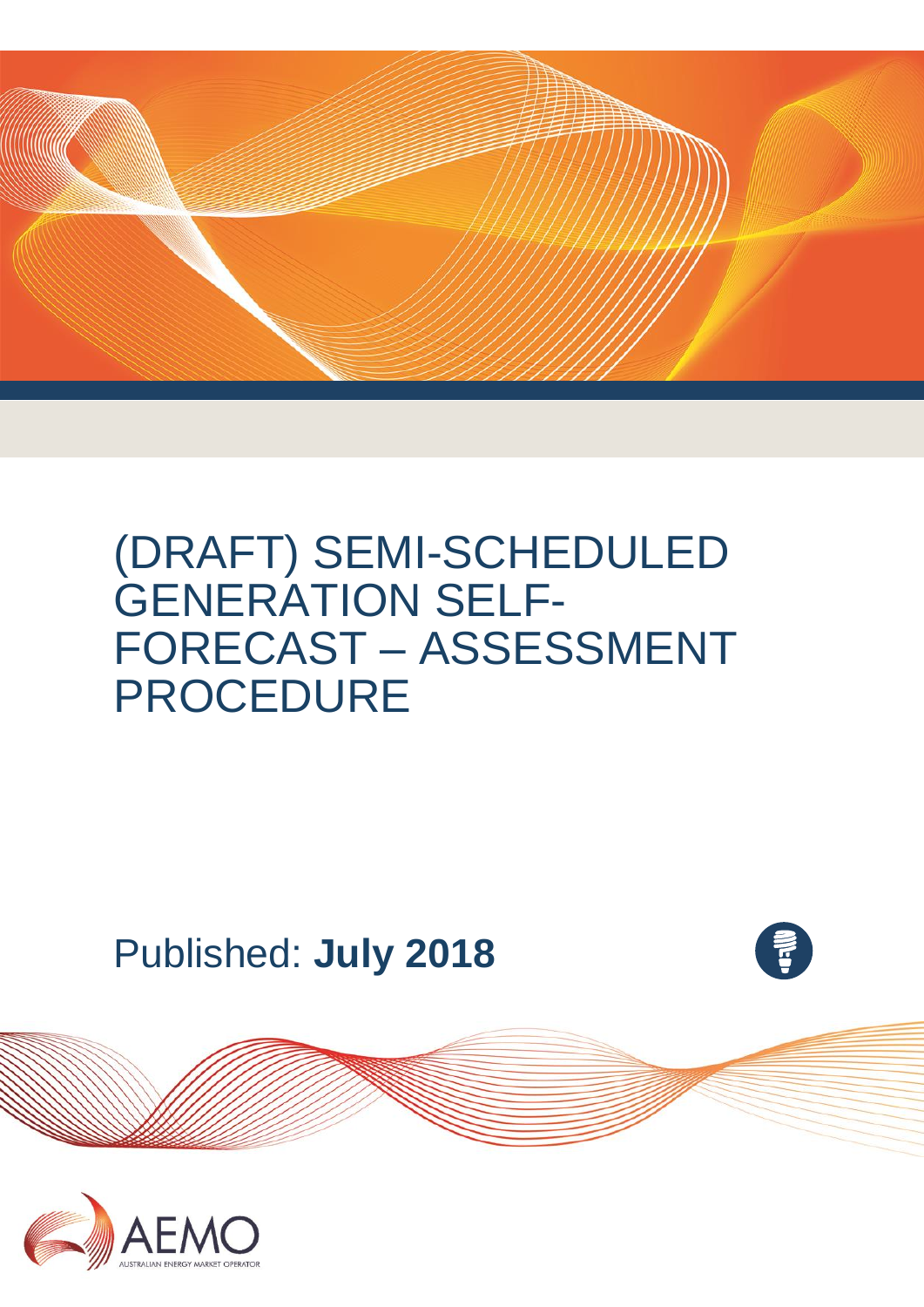

# IMPORTANT NOTICE

#### **Purpose**

AEMO has prepared this document to provide information about the process for AEMO's initial and ongoing assessment of participant-provided forecasts for semi-scheduled generation.

#### **Disclaimer**

This document is a draft only and may be subsequently updated or amended. This document does not constitute legal or business advice, and should not be relied on as a substitute for obtaining detailed advice about the National Electricity Law, the National Electricity Rules, or any other applicable laws, procedures or policies. AEMO has made every effort to ensure the quality of the information in this document but cannot guarantee its accuracy or completeness.

Accordingly, to the maximum extent permitted by law, AEMO and its officers, employees and consultants involved in the preparation of this document:

- make no representation or warranty, express or implied, as to the currency, accuracy, reliability or completeness of the information in this document; and
- are not liable (whether by reason of negligence or otherwise) for any statements or representations in this document, or any omissions from it, or for any use or reliance on the information in it.

© 2018 Australian Energy Market Operator Limited. The material in this publication may be used in accordance with the [copyright permissions on AEMO's website.](http://aemo.com.au/Privacy_and_Legal_Notices/Copyright_Permissions_Notice)

Australian Energy Market Operator Ltd ABN 94 072 010 327 [www.aemo.com.au](http://www.aemo.com.au/) [info@aemo.com.au](mailto:info@aemo.com.au)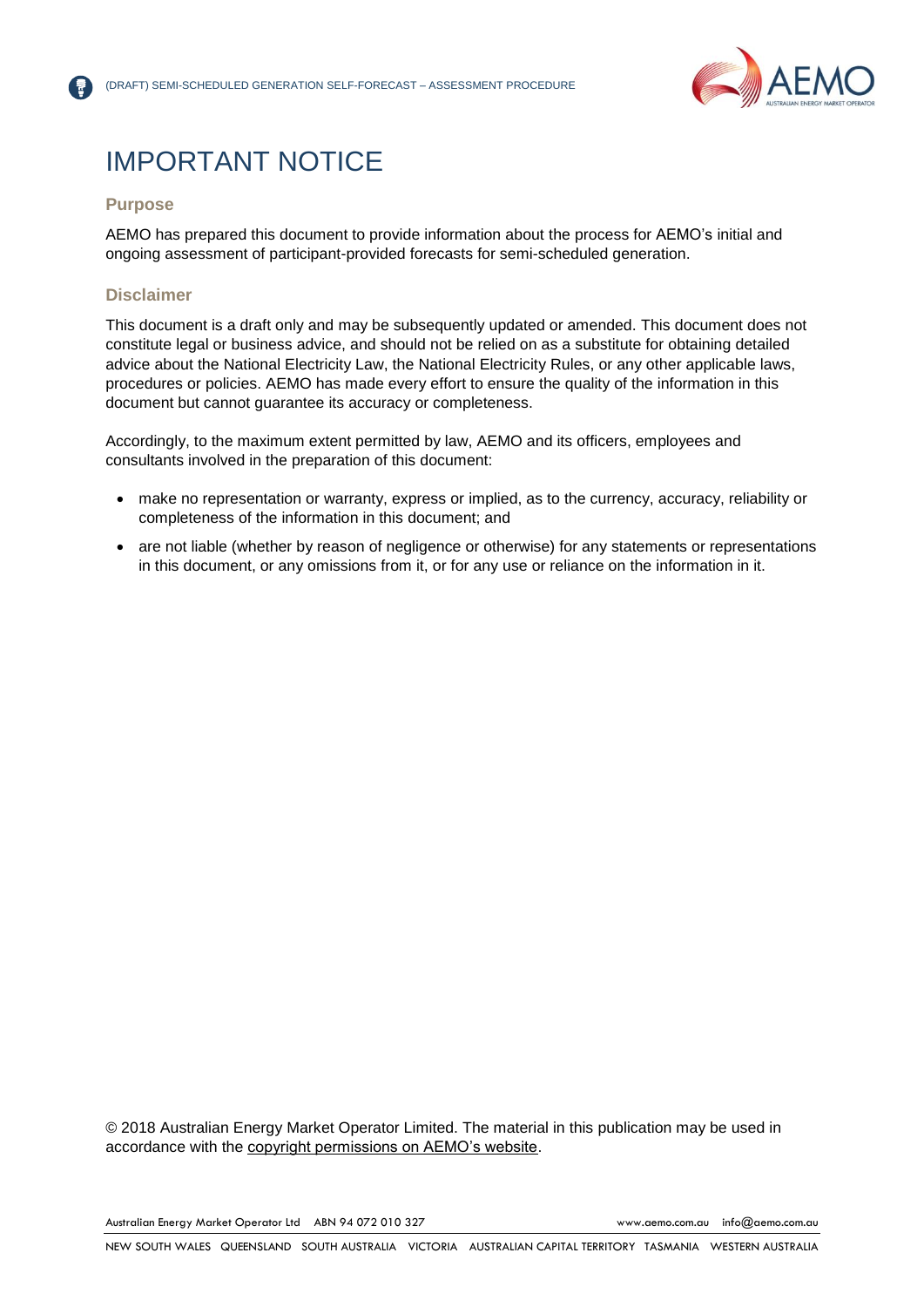

# 1. INTRODUCTION

The Australian Wind Energy Forecasting System (AWEFS) and Australian Solar Energy Forecasting System (ASEFS) provide unconstrained intermittent generation forecasts (UIGF) for solar and wind generating units, respectively, covering timeframes from 5 minutes to 2 years ahead.

AWEFS and ASEFS use a combination of statistical and numerical weather prediction-based forecasting models fed by the following inputs:

- Supervisory Control and Data Acquisition (SCADA) measurements from the power station.
- Numerical weather prediction data from multiple weather data providers.
- Standing data from the power station as defined in the Energy Conversion Model.
- Additional information provided by the power station, including inverters/ turbines under maintenance and upper MW limit on the facility.

The 5 minute ahead UIGFs from AWEFS and ASEFS are used by AEMO's National Electricity Market Dispatch Engine (NEMDE) to determine the dispatch of semi-scheduled wind and solar generating units.

In 2018, the **Market Participant Self-Forecasting** trial was initiated as a collaboration between AEMO, ARENA and industry (forecasting service providers, existing and new wind/solar generators) to demonstrate the benefits of self-forecasting wind and solar generation. The initial focus of the trial is on the benefit of using the participant 5 minute ahead self-forecast (SF) in dispatch, in preference to the forecast from AWEFS or ASEFS.

**This document explains the process and criteria that AEMO intends to apply when assessing the suitability of participant self-forecasts for use as UIGFs in dispatch.**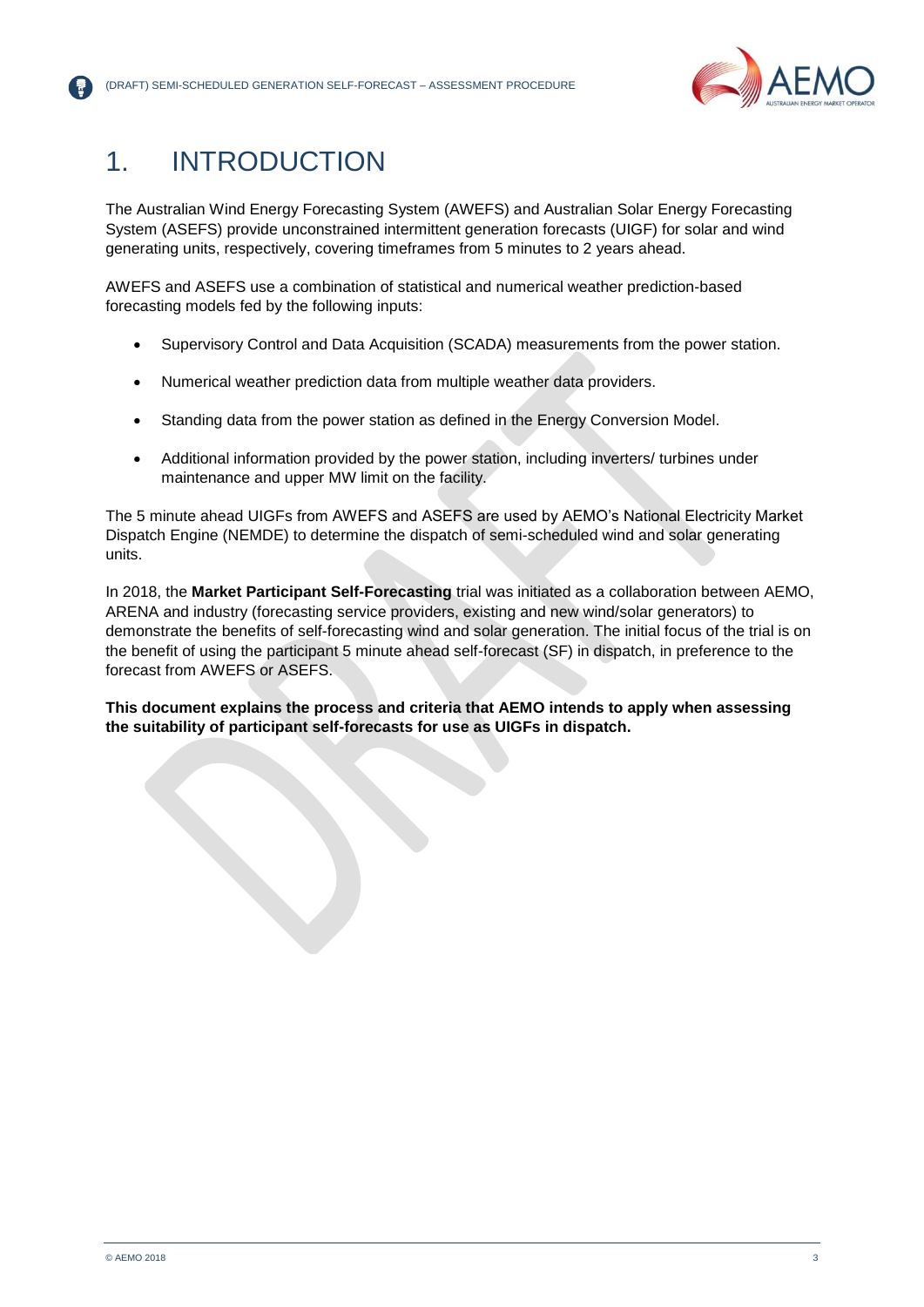

### **Definitions, Acronyms and Abbreviations**

【帚】

Terms defined in the National Electricity Rules have the same meanings when used in this document. Acronyms used in this document are explained in the table below.

| <b>Term</b>    | <b>Definition</b>                                   |
|----------------|-----------------------------------------------------|
| <b>AEMO</b>    | Australian Energy Market Operator                   |
| <b>ASEFS</b>   | Australian Solar Energy Forecasting System          |
| <b>AWEFS</b>   | Australian Wind Energy Forecasting System           |
| AWEFS_ASEFS    | AWEFS/ASEFS forecasting systems                     |
| <b>DUID</b>    | Dispatchable Unit Identifier                        |
| <b>ECM</b>     | <b>Energy Conversion Model</b>                      |
| <b>MAE</b>     | <b>Mean Absolute Error</b>                          |
| <b>MT PASA</b> | Medium Term Projected Assessment of Supply Adequacy |
| <b>NEMDE</b>   | National Electricity Market Dispatch Engine         |
| <b>PP</b>      | Possible Power                                      |
| <b>RMSE</b>    | Root Mean Squared Error                             |
| <b>SCADA</b>   | Supervisory Control and Data Acquisition            |
| <b>SF</b>      | Self-Forecasts                                      |
| <b>UIGF</b>    | Unconstrained Intermittent Generation Forecast      |
| Web API        | Web Application Programming Interface               |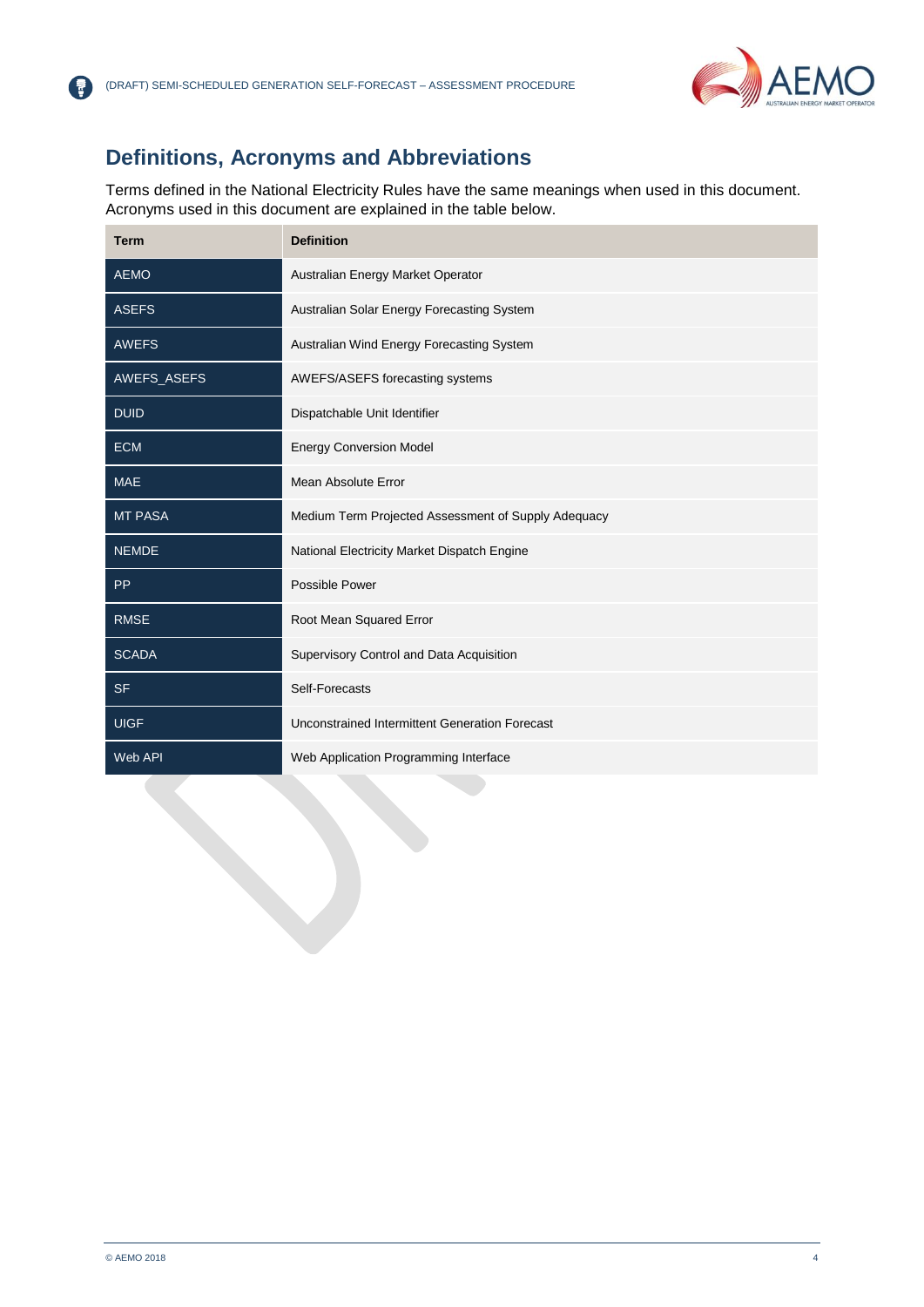

# 2. INITIAL ASSESSMENT

### **2.1 Process**

Consistent with its power system security responsibilities, AEMO seeks to use the most accurate forecasts reasonably available.

Before a participant self-forecast (SF) is first used in dispatch, AEMO will assess its performance against the forecasts produced by AWEFS or ASEFS as applicable (AWEFS\_ASEFS). This assessment is performed to provide a reasonable level of assurance that the SF will not provide materially worse inputs to dispatch than the current forecasts from AWEFS\_ASEFS.

The overall stages in the initial assessment process are:

- 1. Participant works with AEMO to implement their SF into AEMO's web API pre-production and then production environments. During this stage, the participant is able to submit SF to AEMO's production environment for assessment purposes, but AEMO suppresses its use in dispatch.
- 2. Participant advises when AEMO can start to use its SF for assessment purposes.
- 3. AEMO conducts the initial assessment of SF performance, using a 12 week sample period<sup>1</sup> of SF data collected within its production environment. As a resilience measure, an unsuppressed SF must be received for at least 99% of all intervals before it can be assessed. The assessment will not differentiate between different model forecasts<sup>2</sup>.
- 4. AEMO provides its initial assessment of SF performance to the participant:
	- a. If the SF passes the initial performance assessment, AEMO enables the SF for use in dispatch by unsuppressing the SF<sup>3</sup> , and AEMO commences ongoing performance assessment of the SF.

AEMO will issue an automatic report to the relevant participant when it has unsuppressed the SF.

b. If the SF does not pass the initial performance assessment, or there are insufficient SF received to perform the assessment, steps 2 to 4 are repeated on a weekly basis.

l

AEMO's current wind and solar forecast vendor requires 3 months' of data to tune their Dispatch forecast model.

<sup>2</sup> If a participant submits multiple model forecasts, AEMO may, on the participant request, assess the performance of each model separately and provide feedback to the participant, but AEMO will not use this as the basis for acceptance. The participant must uniquely identify each model using the confidential Model field in their web API submission.

<sup>&</sup>lt;sup>3</sup> Even after AEMO approves a SF for use in dispatch, the relevant participant may suppress that SF for any dispatch interval via its Web API submission.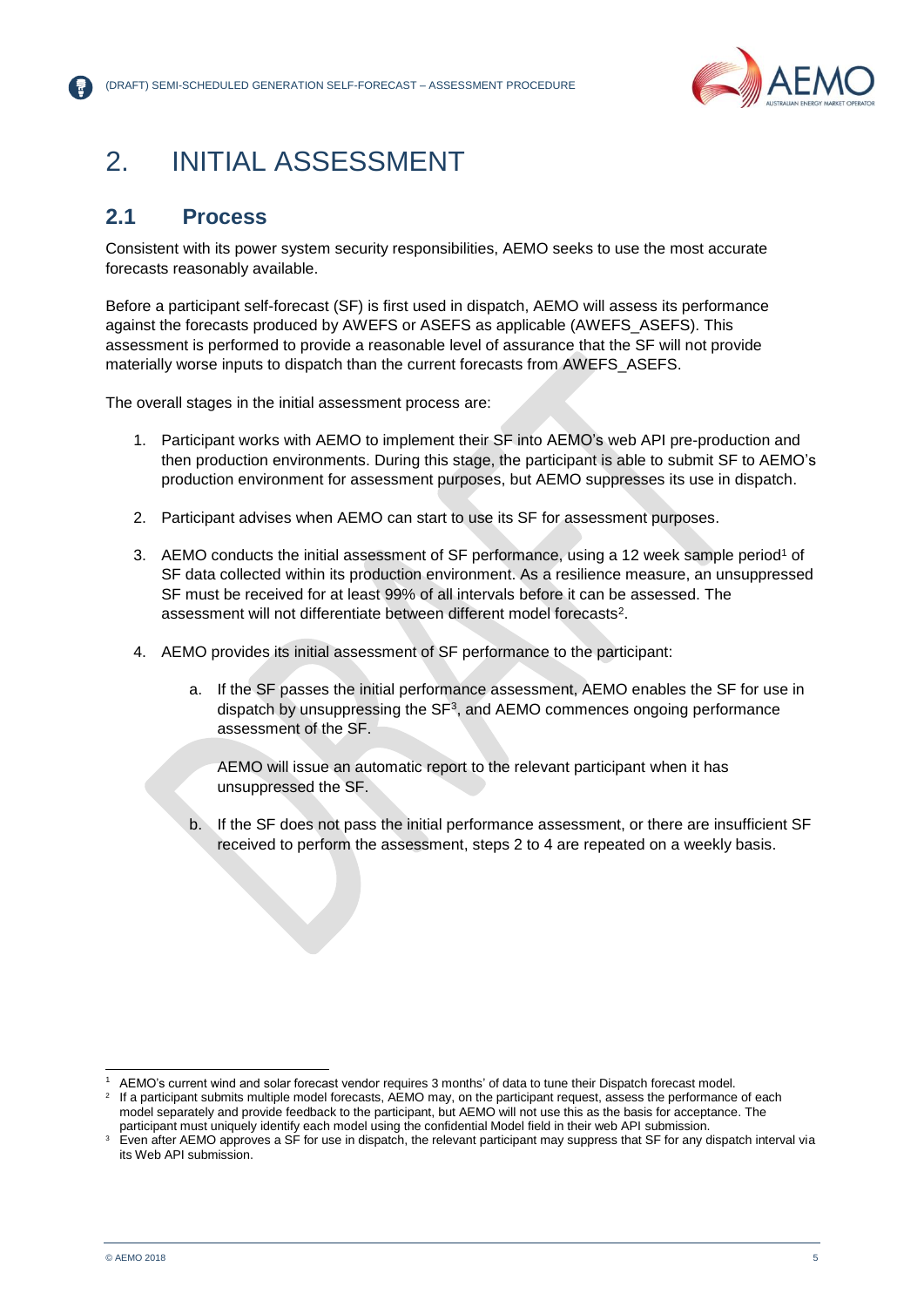

### **2.2 Initial Performance Assessment**

The initial assessment involves comparing the relative performance of the SF and AWEFS\_ASEFS against measures of Mean Absolute Error (MAE) and Root Mean Squared Error (RMSE) over the sample period. These measures are defined below.

The threshold for passing the MAE assessment is that, for the 12 week sample period,  $MAE_{SF}$  must be less than or equal to  $MAE_{AWEFS|ASEFS}$ , that is:

 $MAE_{SF} \leq MAE_{AWFFS ASFFS}$ 

The threshold for passing the RMSE assessment is that, for the 12 week sample period,  $RMSE_{SF}$  must be less than or equal to  $RMSE_{AWEFS\_ASEFS}$ , that is:

$$
RMSE_{SF} \leq RMSE_{AWEFS\_ASEFS}
$$

**The SF must pass both the MAE and RMSE initial performance assessments before AEMO will enable the SF for use in dispatch.**

#### **Mean Absolute Error**

For i = 1…n 5-minute intervals in the 12 week sample period, the calculations are:

$$
MAE_{SF} = \frac{1}{n} \sum_{i=1}^{n} Absolute(SF_i - Actual_i)
$$

$$
MAE_{AWEFS\_ASEFS} = \frac{1}{n} \sum_{i=1}^{n} Absolute(\text{AWEFS\_ASEFS}_i - Actual_i)
$$

Where;

| $SF_i =$           | 5-minute ahead MW forecast from the participant for time i, which is the highest<br>priority forecast with the latest Offer_DateTime (prior to the MP5F gate closure<br>time at i-70 seconds) that is not suppressed by the participant |
|--------------------|-----------------------------------------------------------------------------------------------------------------------------------------------------------------------------------------------------------------------------------------|
| $AWEFS\_ASEFS_i =$ | 5-minute ahead MW forecast from AWEFS/ASEFS for time i, or where there is<br>no AWEFS/ASEFS forecast, the SCADA Initial MW used as the default<br>forecast                                                                              |
| $Actual_i =$       | IF semi-dispatch cap does not apply at time i (SEMIDISPATCHCAP $_i = 0$ )<br>$Actual_i = MAX(0, SCADA Initial MW_i)$                                                                                                                    |

ELSE semi-dispatch cap applies at time i (SEMIDISPATCHCAP $_i = 14$ )

l

<sup>4</sup> The SEMIDISPATCHCAP flag is set = 1 when the DUID is capped within a binding or violated constraint or has a dispatch target less than its UIGF.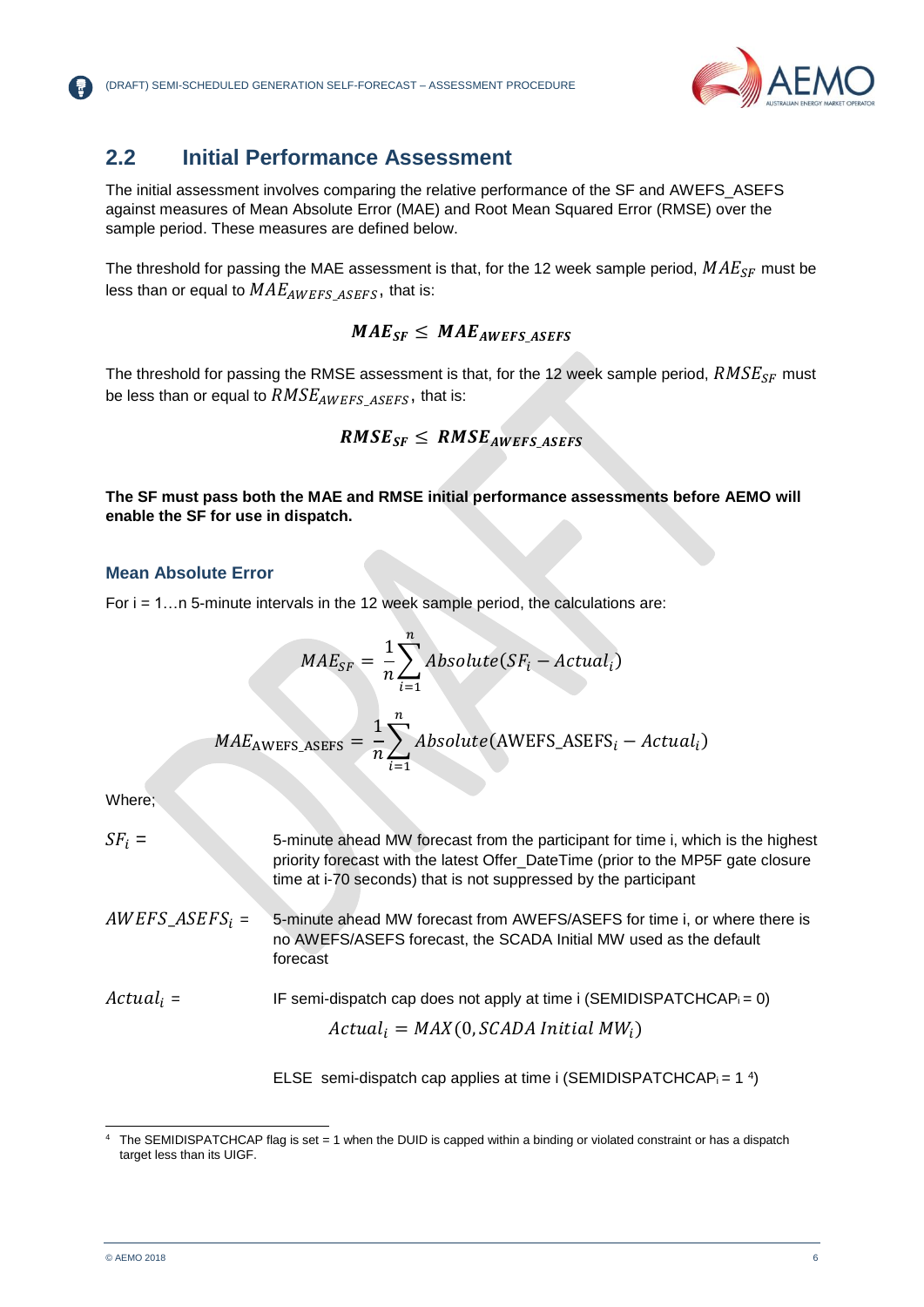

$$
Actual_i = MAX(0, SCADA Initial MW_i, PP_i)
$$

 $PP_i =$  SCADA Possible Power (MW) at time i, if available and good quality<sup>5</sup>, else ignore

#### **Root Mean Squared Error**

For i = 1…n 5-minute intervals in the 12 week sample period, the calculations are:

$$
RMSE_{SF} = \sqrt{\frac{\sum_{i=1}^{n} (SF_i - Actual_i)^2}{n}}
$$
  

$$
RMSE_{AWEFS\_ASEFS} = \sqrt{\frac{\sum_{i=1}^{n} (AWEFS\_ASEFS_i - Actual_i)^2}{n}}
$$

#### **Calculation Notes**

- For a DUID, it is assumed that the SCADA MW and the 5-minute ahead MW forecasts for AWEFS\_ASEFS and SF are all referenced to the agreed dispatch point as defined in the ECM.
- For a solar DUID, sample intervals for assessment are between dispatch intervals ending 0405 and 2100 AEST inclusive, to minimise biasing the assessment during night-time periods.

l

 $5$  Note that the approach of using a higher SCADA Possible Power rather than SCADA MW during down-regulated periods will tend to reduce the SF error.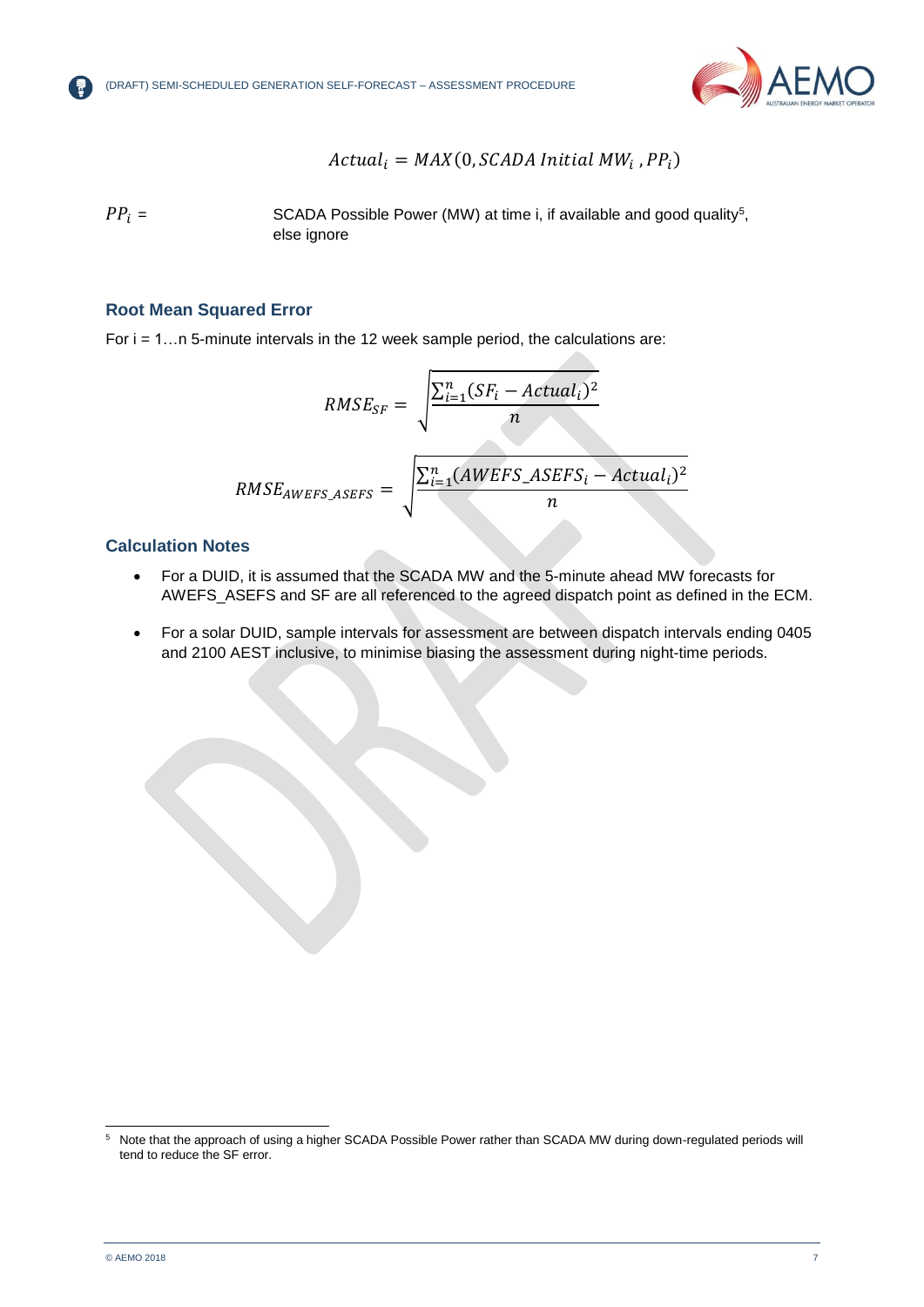

### 3. ONGOING ASSESSMENT

### **3.1 Process**

AEMO expects to assess ongoing<sup>6</sup> performance on a weekly basis, to verify that the SF remains no less accurate than AWEFS\_ASEFS over the relevant sample period.

The ongoing assessments use similar MAE and RMSE measures to the initial assessment, but differ in the shorter sample period:

- If the SF is not suppressed by AEMO at the time of the assessment, the sample period is up to four previous consecutive weeks where the SF passed the ongoing performance criteria.
- If the SF is suppressed by AEMO at the time of the assessment (see below), the sample period is the previous one week. This allows the performance measure to reflect more recent, potentially large improvements in SF performance.

In cases where the SF does not pass the ongoing performance assessment for the relevant sample period:

- 1. AEMO will suppress the SF for a period of one week (until the next weekly assessment) and issue an automatic report to the relevant participant.
- 2. The following week, AEMO will reassess the SF performance.
- 3. If the SF passes the ongoing performance assessment, AEMO will unsuppress the SF and issue an automatic report to the relevant participant.

### **3.2 Ongoing Performance Assessment**

The threshold for passing the MAE assessment is that, for the relevant sample period,  $MAE_{SE}$  must be **X** % less than or equal to  $MAE_{AWEFS|ASEFS}$ , that is:

$$
MAE_{SF} \leq MAE_{AWEFS_{ASEFS}} x \ \big[ 1 - \frac{X_{\text{ongoing}}}{100} \big]
$$

The threshold for passing the RMSE assessment is that, for the relevant sample period,  $RMSE_{SF}$  must be **Y** % less than or equal to  $RMSE_{AWEFS \; ASEFS}$ , that is:

$$
RMSE_{SF} \leq RMSE_{AWEFS_{ASEFS}} x [1-\frac{Y_{\text{ongoing}}}{100}]
$$

#### **Where;**

l

 $X_{\text{ongoing}}$ ,  $Y_{\text{ongoing}} = 0$  % initially, but is configurable

<sup>&</sup>lt;sup>6</sup> AEMO may decide in future that ongoing assessment of SF is not required.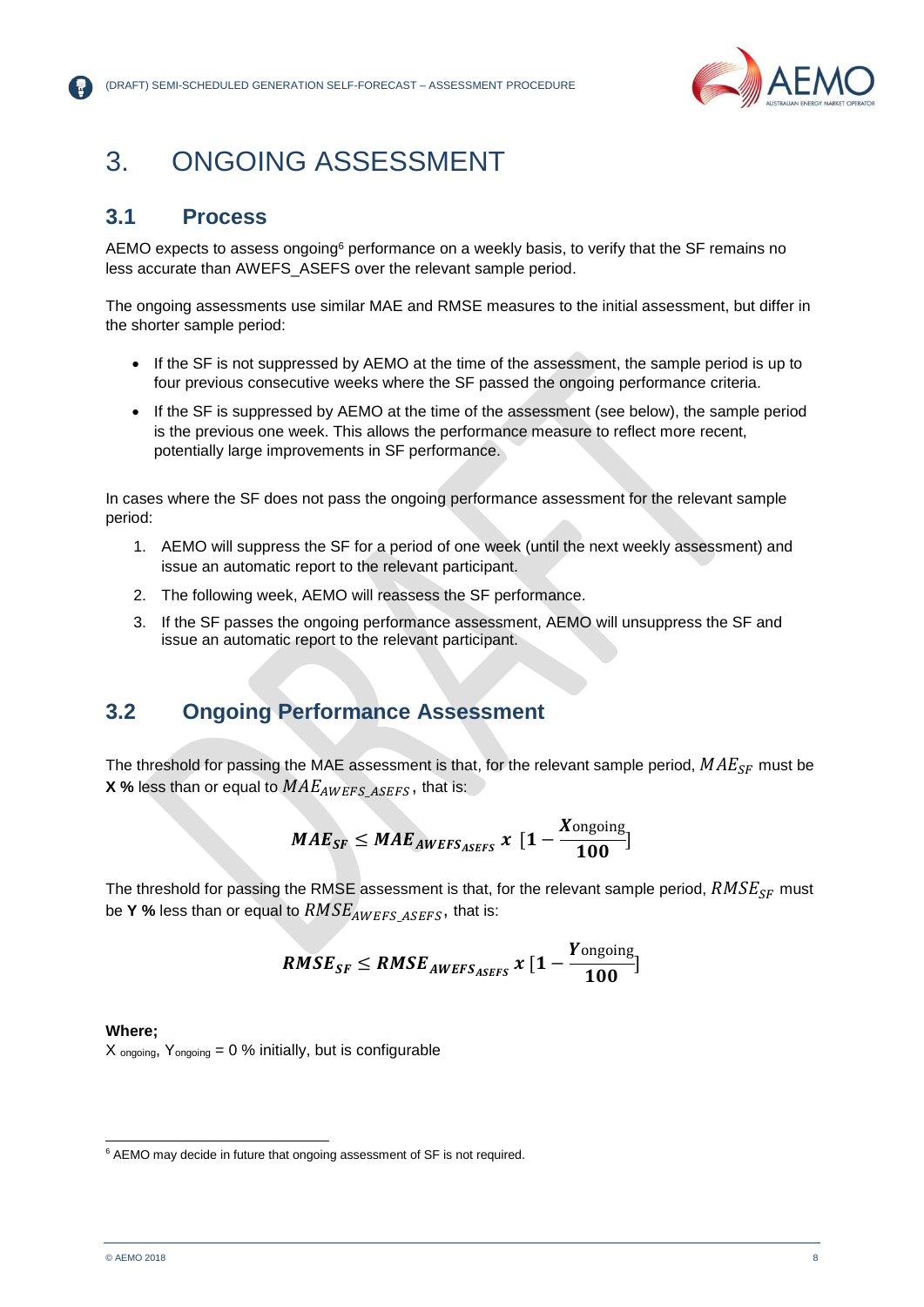

**The SF must pass both the MAE and RMSE ongoing performance assessments to remain unsuppressed. Failing either or both will result in AEMO suppressing the SF for a further one week.**

# 4. ONGOING MONITORING FOR SYSTEM **SECURITY**

In cases where the AEMO control room considers that a SF is causing, or could cause, a threat to system security:

1. AEMO may suppress that SF and default to using AWEFS\_ASEFS in dispatch.

AEMO will automatically report to the relevant participant when it has suppressed that SF. AEMO may not contact the participant directly prior to suppressing an SF.

2. AEMO will review the SF at the next ongoing weekly assessment, and if it passes the assessment AEMO will unsuppress the SF and automatically report that to the relevant participant.